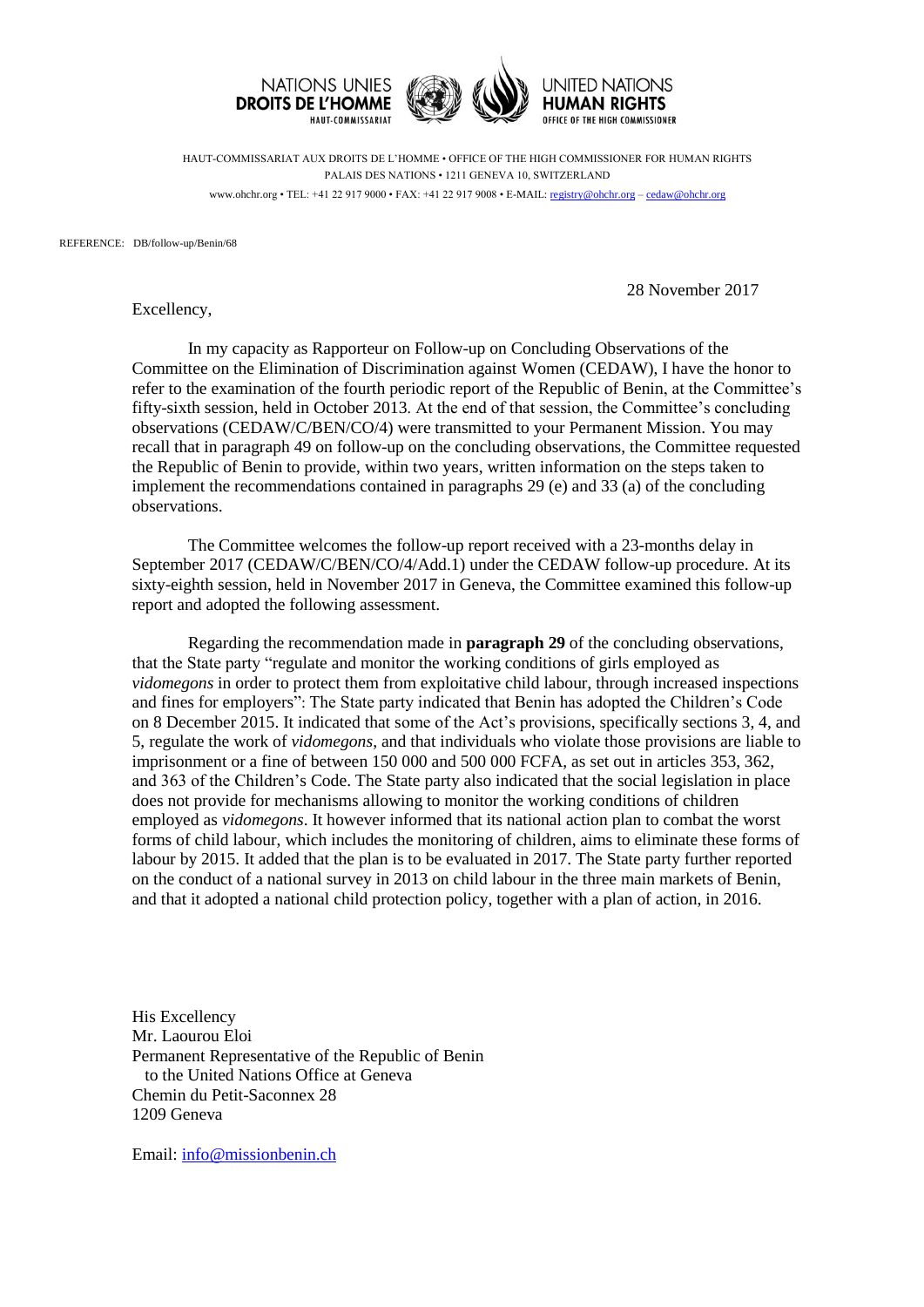

The Committee welcomes the adoption of the Children´s Code, which regulates the work of *vidomegons* and increases fines for their employers. It also welcomes plans to evaluate its action in terms of monitoring and combating the worst forms of child labour through the corresponding National Action Plan. Regretting that the social legislation in place does not yet provide a mechanism allowing to monitor the working conditions of children employed as *vidomegons*, the Committee considers that the State party took some steps to implement the recommendation. It considers that the recommendation **has been partially implemented**.

In relation to the recommendation that the State party "integrate girls employed as *vidomegons* into the educational system": The State party reported that it has taken measures in regards to girls' enrolment in school, such as their exemption from school fees, as well as measures to keep economically vulnerable girls in school.

The Committee takes note of the measures taken by the State party in regards to girls' enrolment in school, such as their exemption from primary and secondary school fees and measures to keep economically vulnerable girls in school. The Committee is however concerned at the absence of measures directly aiming the integration of girls employed as *vidomegons* into the educational system. It considers that the State party has taken some steps to implement the recommendation. It considers the recommendation **has been partially implemented**.

Regarding the recommendation that the State party "consider ratifying the International Labour Organization Domestic Workers Convention (Convention No. 189) of 2011": The State party reported that it has yet to ratify the International Labour Organization Domestic Workers Convention, 2011 (No.189). It however added that it has asked the International Labour Office for technical and financial support in order to carry out a study on the compliance of its national legislation.

The Committee welcomes measures taken by the State party to carry out a study on the compliance of its national legislation with the International Labour Organization Domestic Workers Convention (Convention No. 189) of 2011. The Committee however regrets that the State Party has not yet ratified this Convention. It considers that the State party has taken some steps to implement the recommendation. It considers that the recommendation **has been partially implemented**.

The Committee recommends that, in relation to **paragraph 29** of the concluding observations, the State party provide, **in its next periodic report,** information on further actions taken to:

1. Introduce a mechanism allowing the monitoring of working conditions for girls employed as *vidomegons*.

2. Take targeted measures to integrate girls employed as *vidomegons* in the educational system.

3. Take steps to ratify the International Labour Organization Convention (No. 189) on Domestic Workers (2011).

With regards to the recommendation made in **paragraph 33** of the concluding observations, that the State party "take all measures necessary to effectively implement Act No. 2005-31 of 10 April 2006 on the prevention, treatment and control of HIV/AIDS, by urgently adopting its implementing decree": The State party reported that Act No. 2005-31 of 10 April 2006 on the prevention, treatment and control of HIV/AIDS is being revised.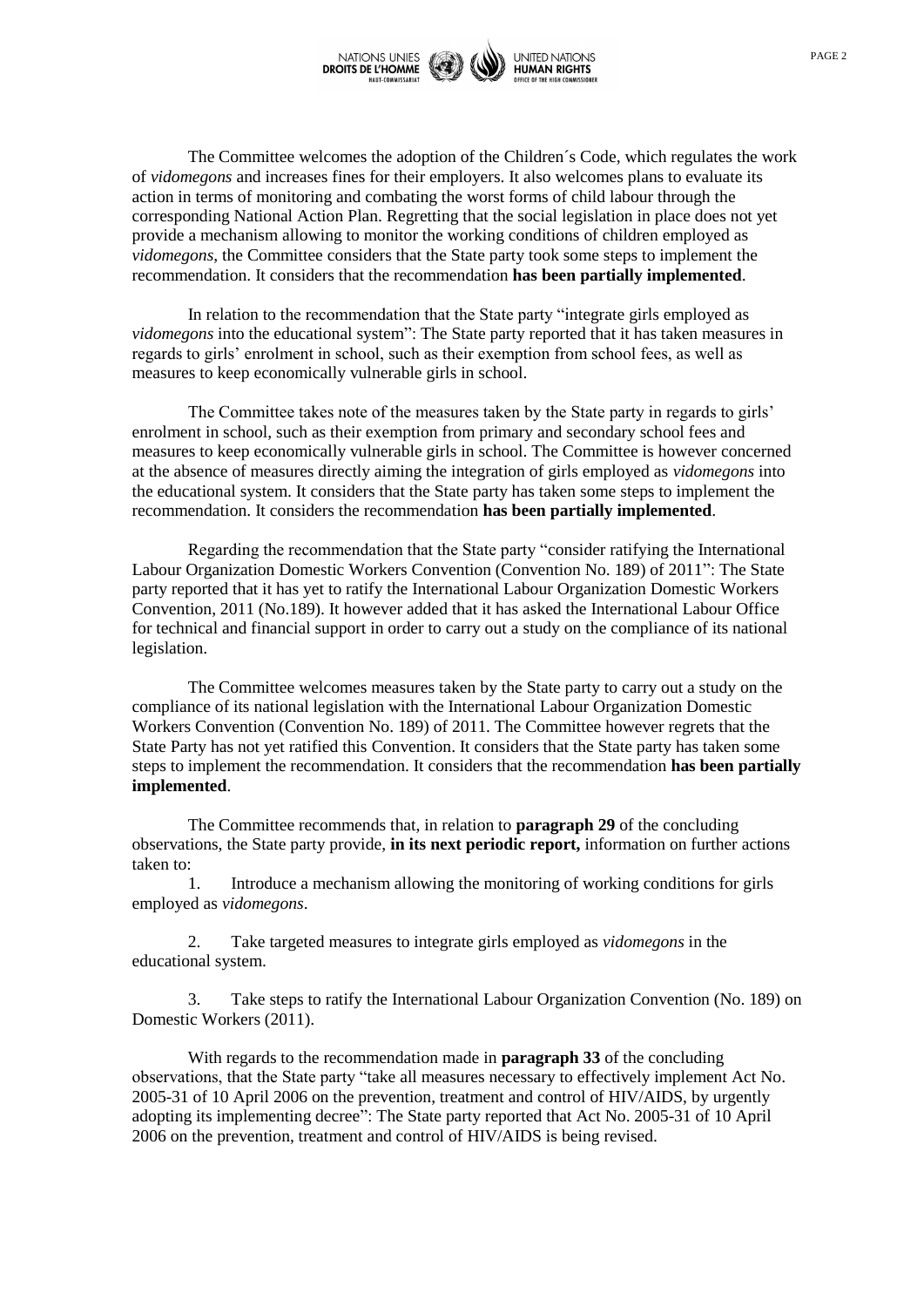

The Committee welcomes the information on the revision of the Act. No 2005-31 on the prevention, treatment and control of HIV/AIDS. It is however concerned that the State party has privileged revisiting the act, rather taking action for its implementation. The Committee considers that the State party has taken some steps to implement the recommendation. It considers that the recommendation **has been partially implemented**.

In relation to the recommendation that the State party "increase the provision of free antiretroviral treatment to all women and men living with HIV/AIDS": The State party reported that the national coverage of antiretrovirals is at 55 per cent, with the number of persons living with HIV/AIDS having increased from 25,000 in 2014 to 40,000 in 2017. It added that pregnant women living with HIV/AIDS who are receiving regular antenatal care are given free care to prevent the transmission of HIV/AIDS to their children.

The Committee welcomes the State party's increased national coverage of antiretrovirals. It also welcomes the information provided that pregnant women living with HIV/AIDS are receiving free regular antenatal care to prevent the transmission of HIV/AIDS to their children. Regretting that not all women and men living with HIV/AIDS are benefitting of free antiretroviral treatment, the Committee considers that the State party has taken some steps to implement the recommendation. The Committee considers the recommendation **has been partially implemented**.

Regarding the recommendation that the State party "raise the awareness of mothers and fathers living with HIV/AIDS regarding the importance of preventing mother-to-child transmission and conducting educational programmes on sexual and reproductive health and rights directed at both women and men, including the essential responsibility of men in preventing the spread of the disease.": The State party reported that awareness- raising activities continue, targeting fathers and mothers, religious leaders, students, local elected officials, workers and others, with the support of non-governmental organizations, government ministries and persons living with HIV/AIDS. The State party added that these activities are supported by the Abidjan-Lagos Corridor Project, which aims to increase access to services for the prevention and care of sexually transmitted infections and HIV/AIDS.

The Committee welcomes the State party´s awareness raising campaigns that, in collaboration with NGOs, target various segments of the population. It however regrets that these campaigns do not address the essential responsibility of men in preventing the spread of the HIV/AIDS. The Committee thus considers that the State party has taken some steps to implement the recommendation. It considers that the recommendation **has been partially implemented**.

The Committee recommends that, in relation to **paragraph 33** of the concluding observations, the State party provide, **in its next periodic report**, information on further actions taken to:

1. Implement the act on the prevention, treatment and control of HIV/AIDS, including by adopting an implementing decree.

2. Increase the free provision of antiretroviral medication and guarantee its access to all women and men living with HIV/AIDS.

3. Continue educational programs and awareness raising activities regarding HIV/AIDS, sexual and reproductive health, and mother-to-child transmission, and include the essential responsibility of men in preventing the spread of the disease.